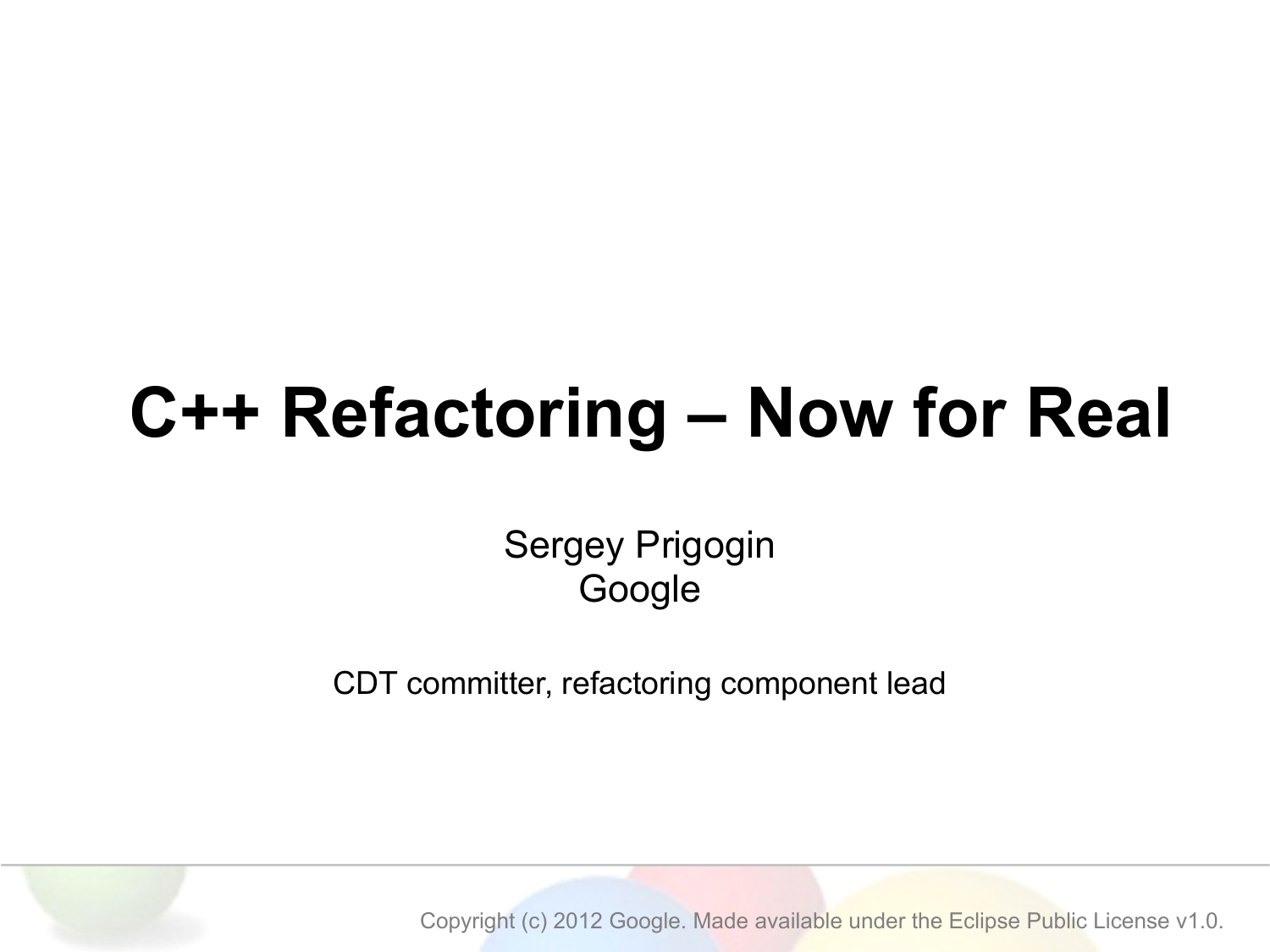# History of refactoring in CDT



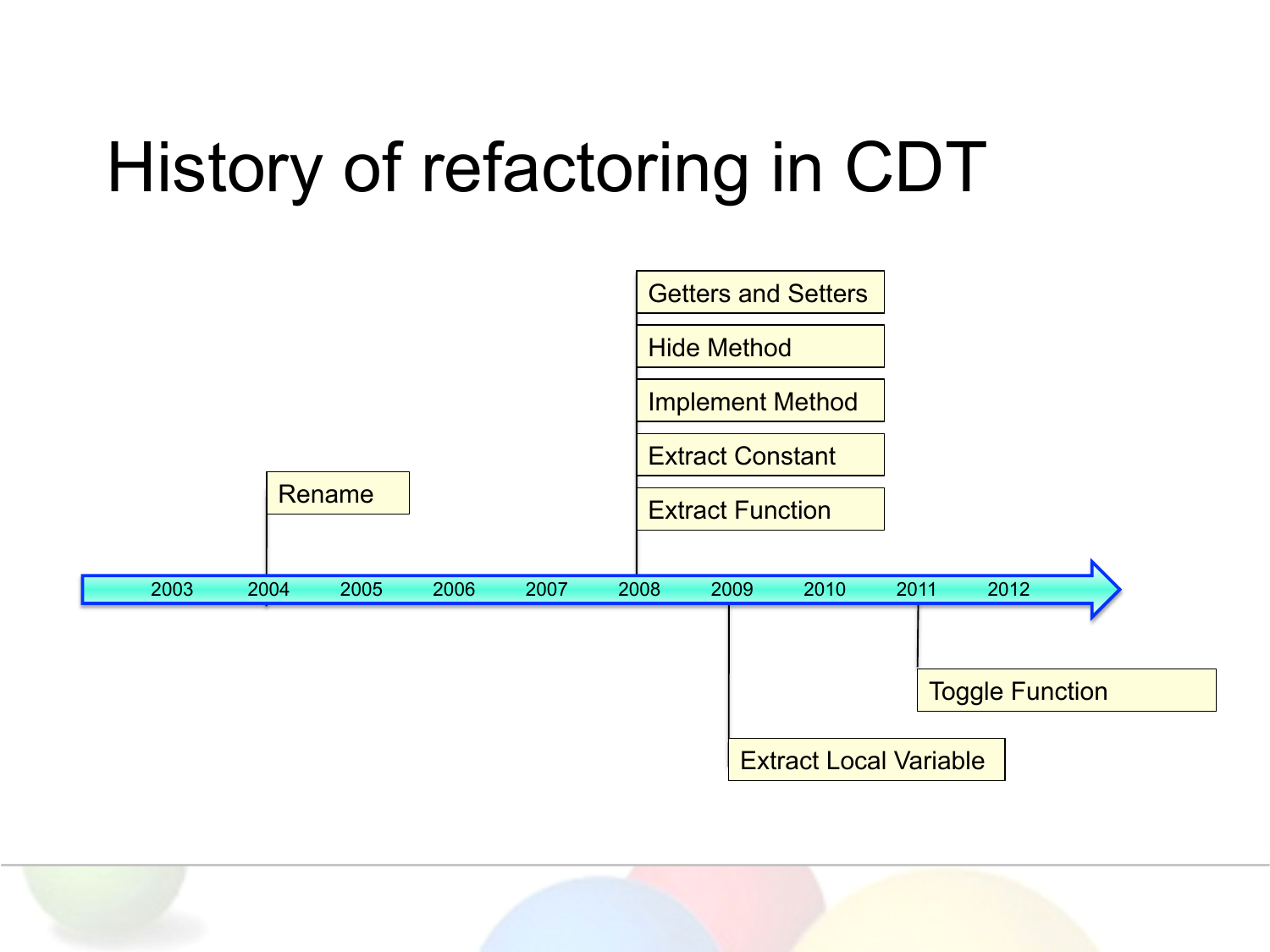### What's wrong with refactoring in CDT?

- $\triangleright$  Corrupts surrounding code
- $\triangleright$  Generated code is not formatted properly
- $\triangleright$  Often produces semantically invalid code
- **≻Does it very slowly**
- $\triangleright$  Requires you to save all files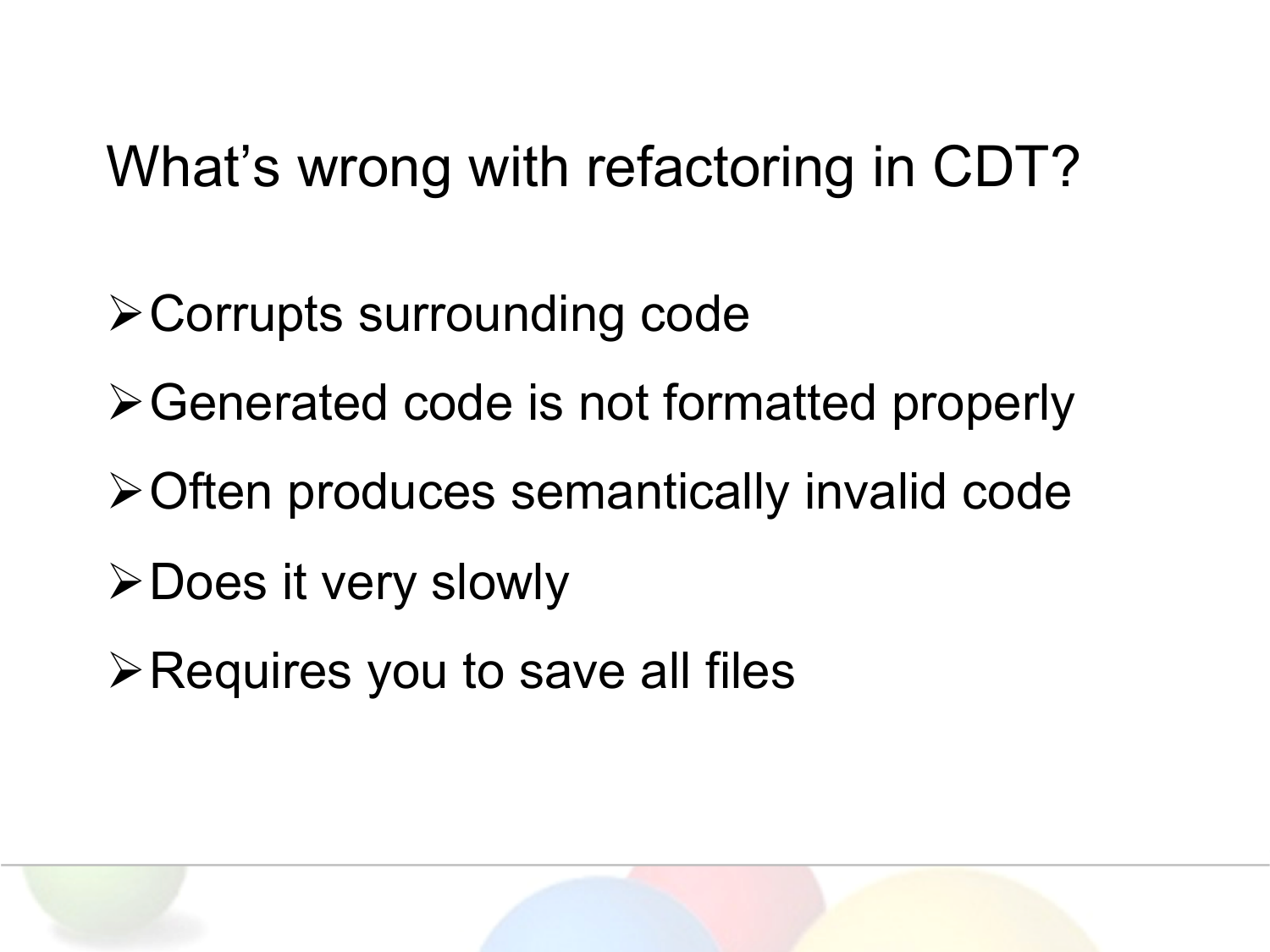### Why was it slow?

- $\triangleright$  Refactoring requires AST
- **≻AST requires index read lock**
- **≻Refactoring steps:** 
	- o checkInitialConditions
	- o checkFinalConditions
	- o createChange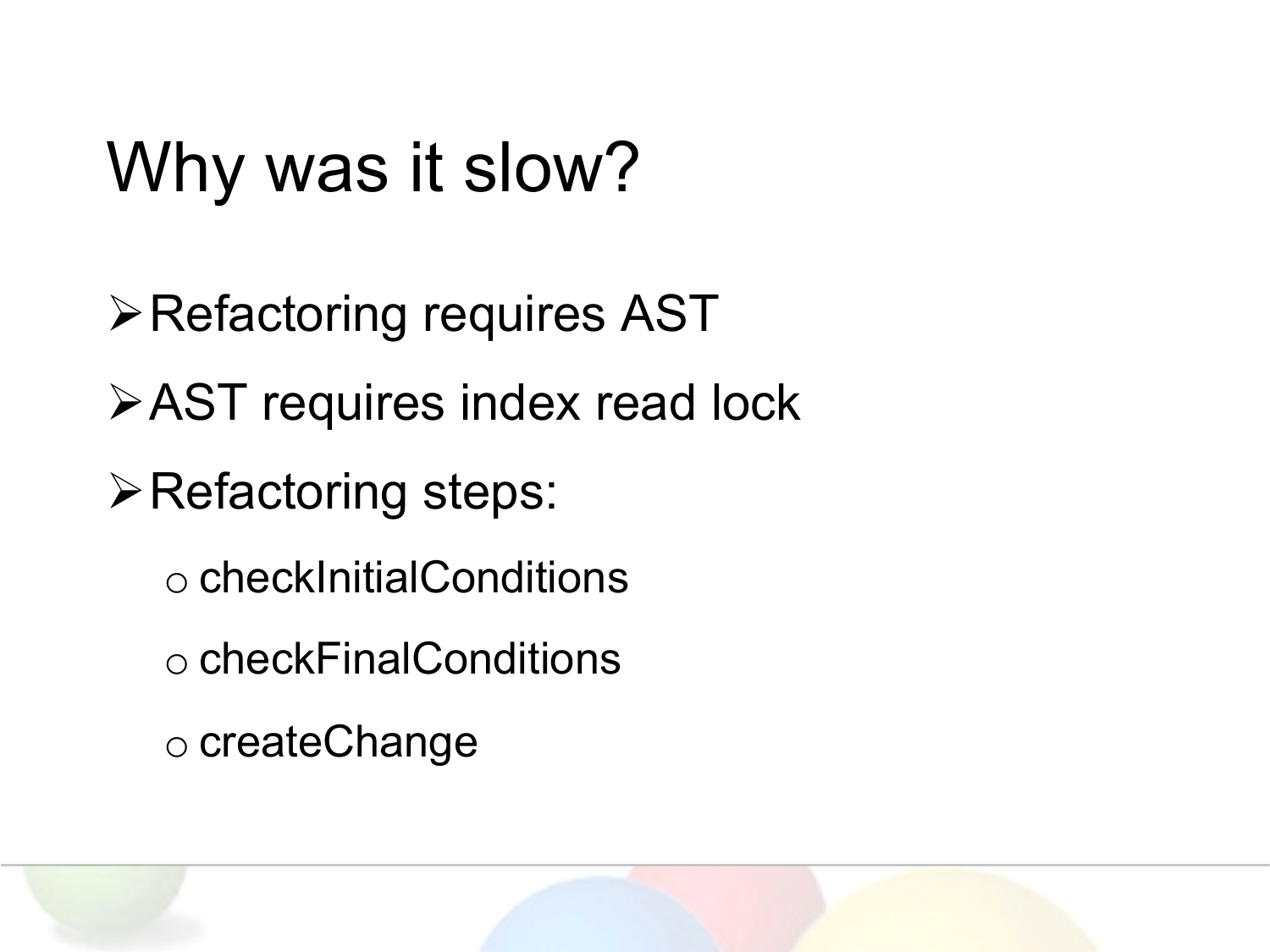### How we made it fast

- !Disposable refactoring context object
- $\triangle$  Caching of ASTs
- $\triangleright$  Using editor AST when available
	- o Index doesn't help with dirty editors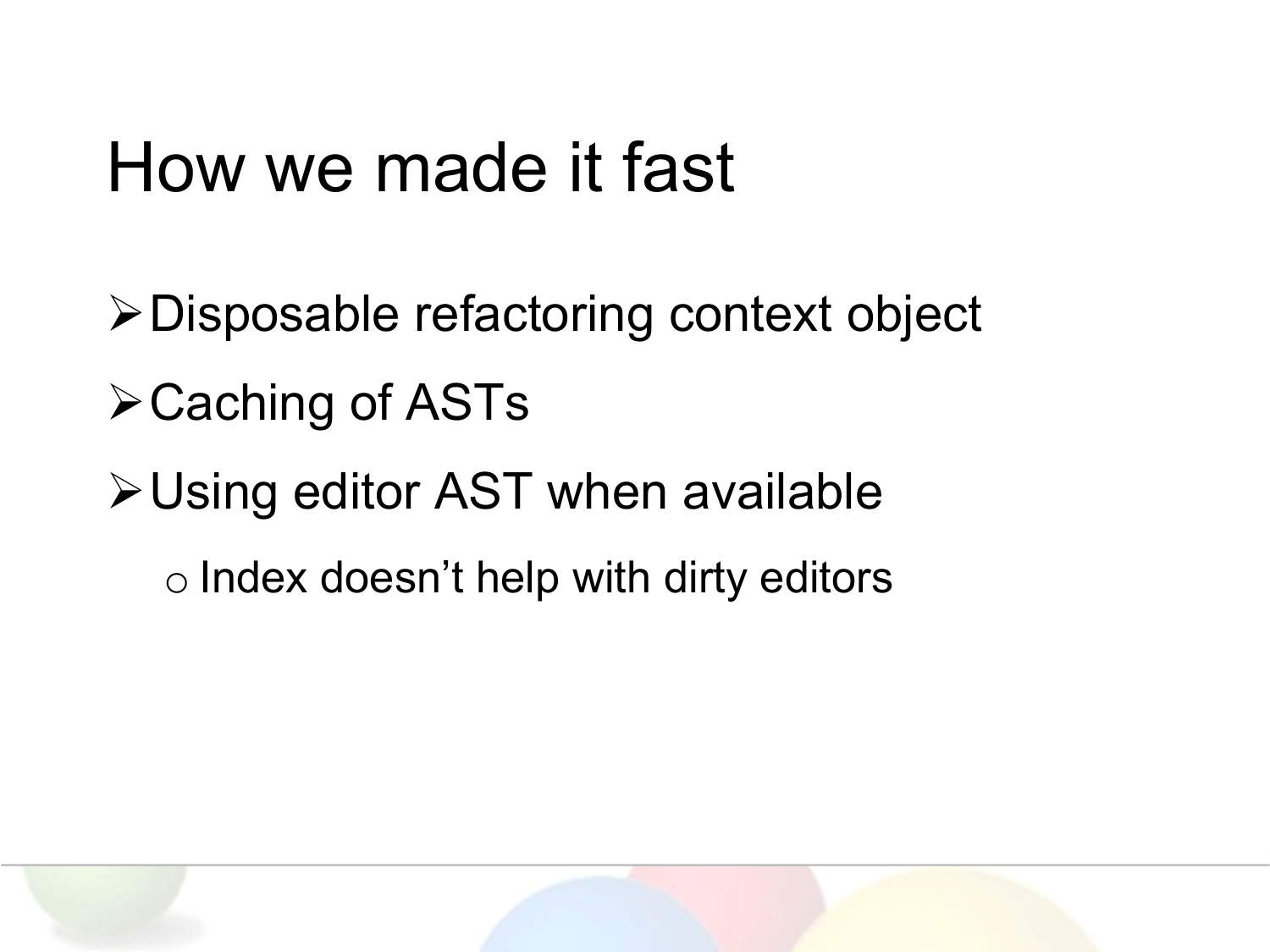### Preventing collateral damage

!AST rewrite infrastructure

**≻Creation of textual changes based on AST** delta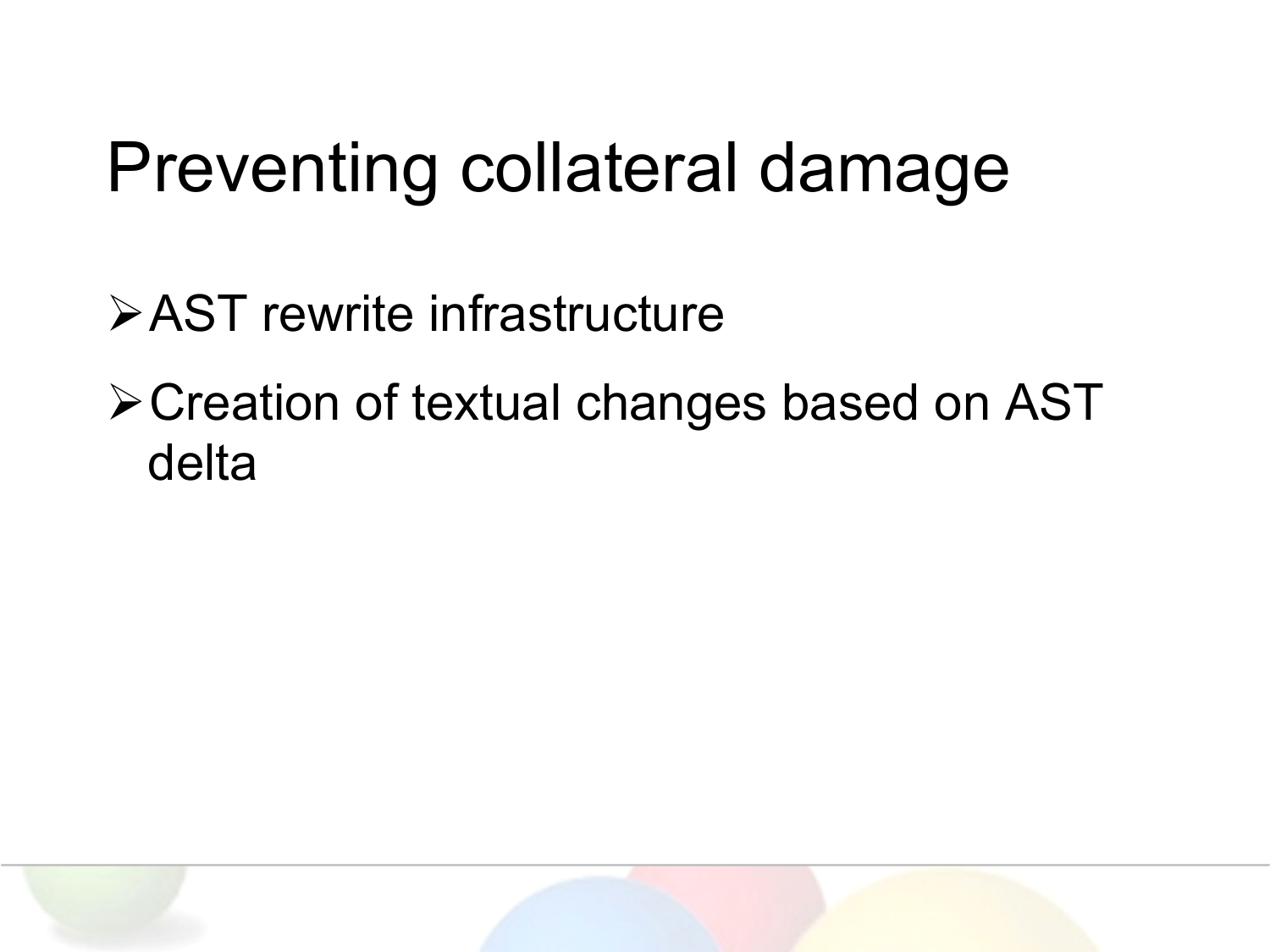### Passing parameters by value or reference

```
class A {
public:
   void setIntField(int intField) {
     this->intField = intField;
   }
   void setStrField(const std::string& strField) {
     this->strField = strField;
   }
private:
   int intField;
   std::string strField;
};
```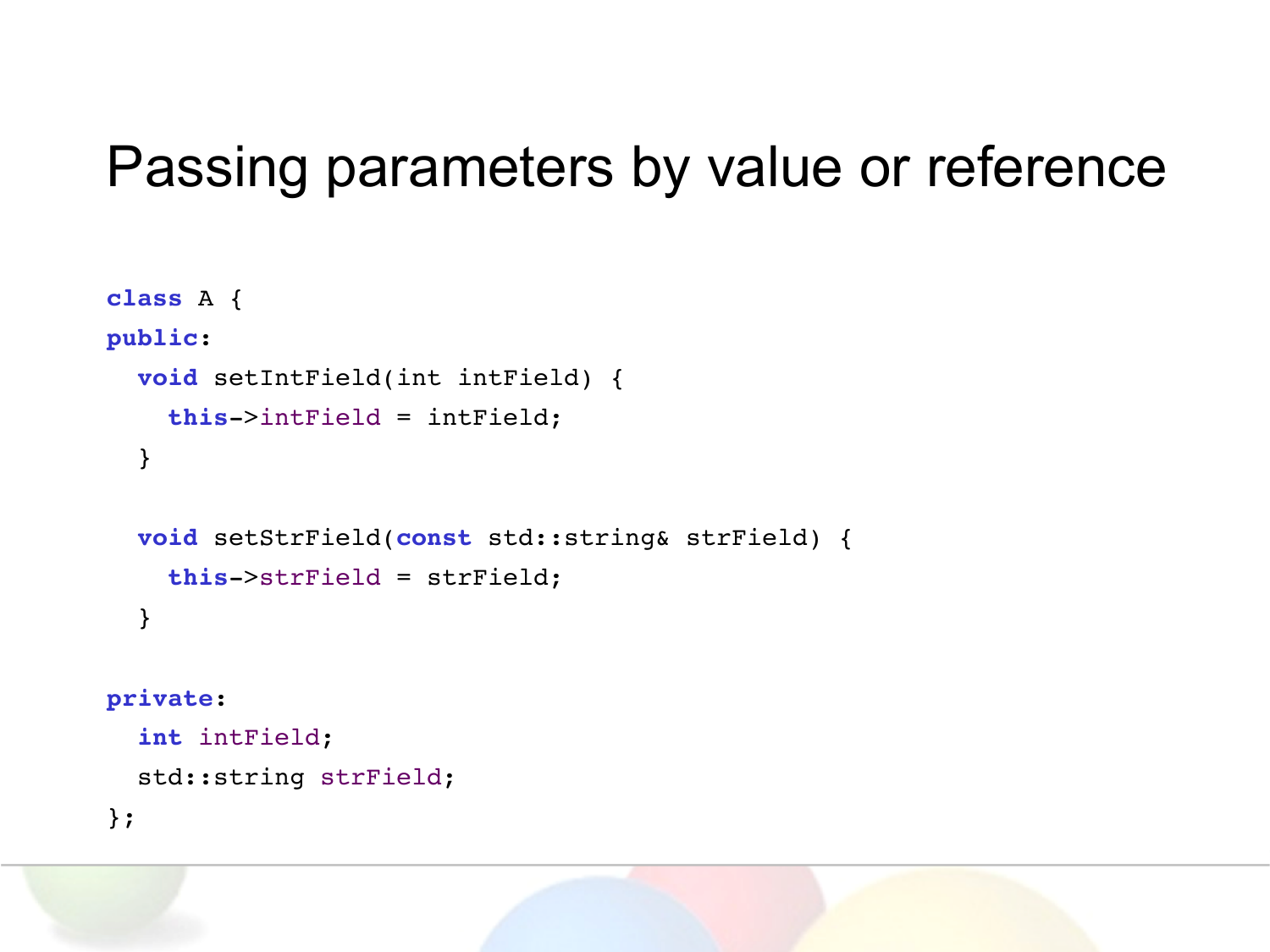#### Which variables should be returned

```
int factorial(int k) {
  int i = 1;
   int f = 1;
  while (i \leq k)f \leftarrow i++; return f;
}
```

```
int multiply(int f, int* i) {
   f *= *i++;
   return f;
}
int factorial(int k) {
```

```
int i = 1;
   int f = 1;
 while (i \leq k)f = multiply(f, \delta i); return f;
}
```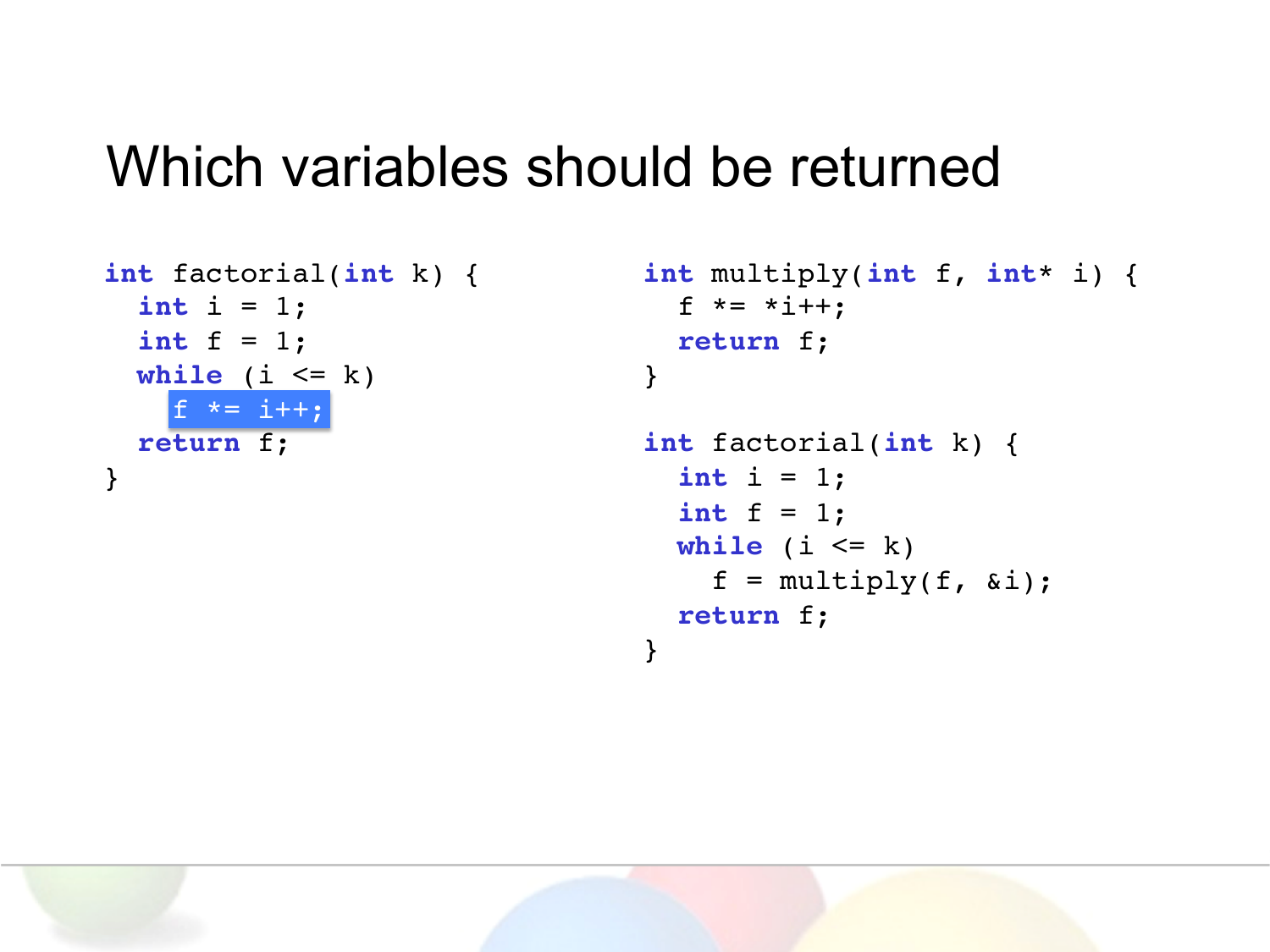### How is was in CDT 8.0

```
int factorial(int k) {
  int i = 1;
   int f = 1;
  while (i \leq k)f \leftarrow i++; return f;
}
```

```
int multiply(int f, int i)
{
     f *= i++;
}
int factorial(int k) {
  int i = 1; int f = 1;
 while (i \le k)f = multiply(f, i); return f;
}
```
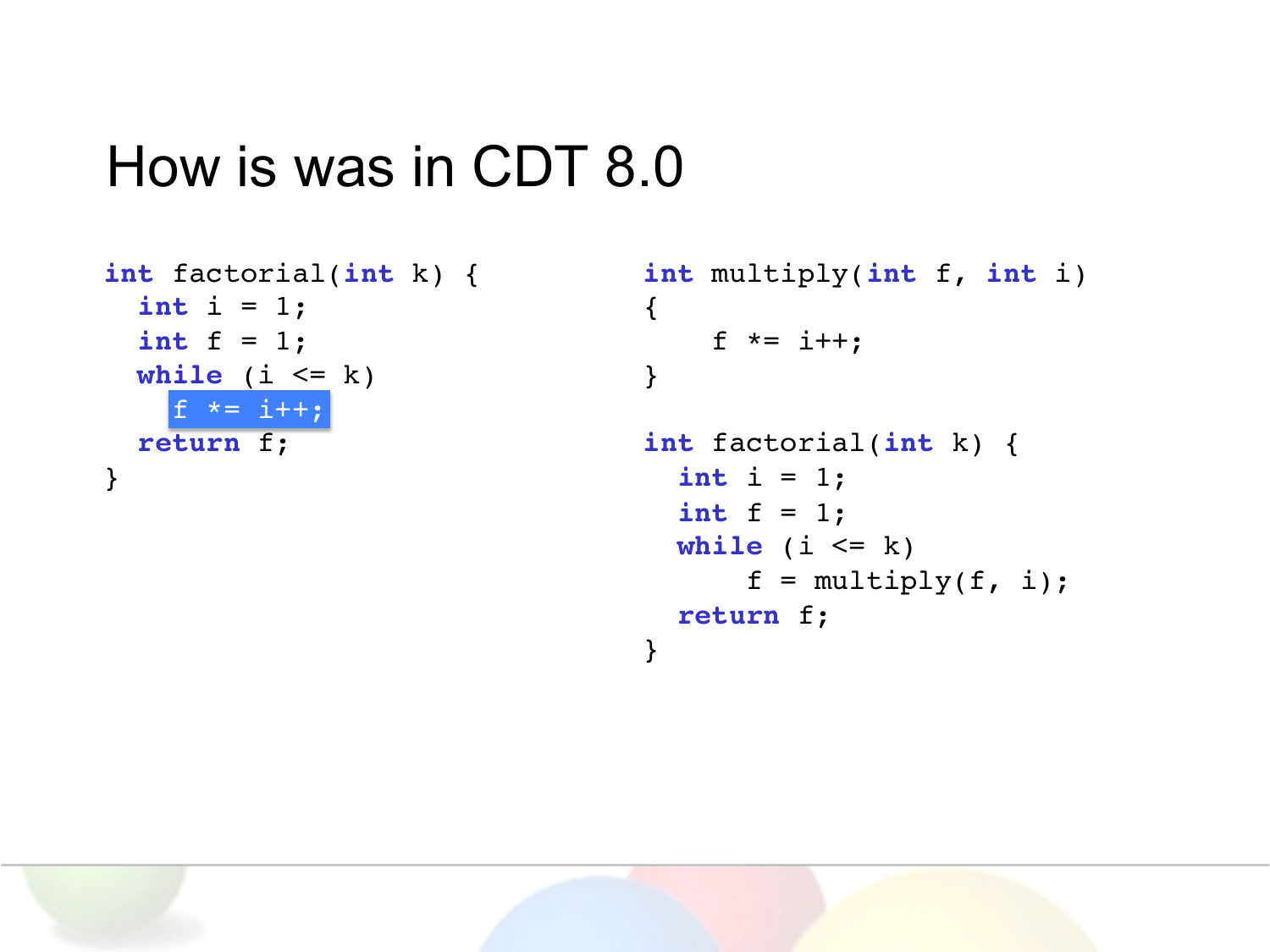### New code style preferences

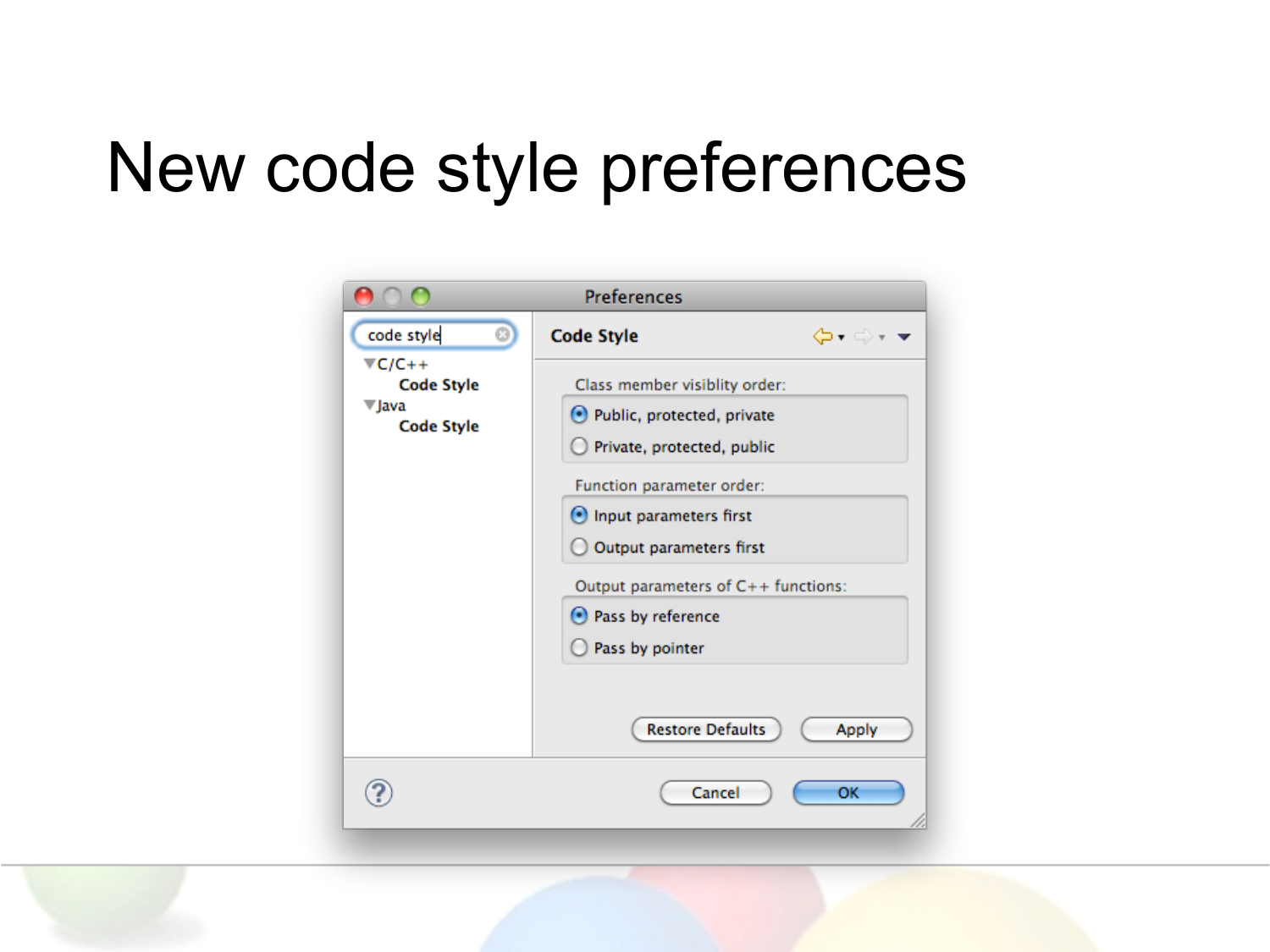# How can I try it myself?

Download https://hudson.eclipse.org/hudson/ job/cdt-nightly/lastSuccessfulBuild/artifact/ releng/org.eclipse.cdt.repo/target/ org.eclipse.cdt.repo.zip